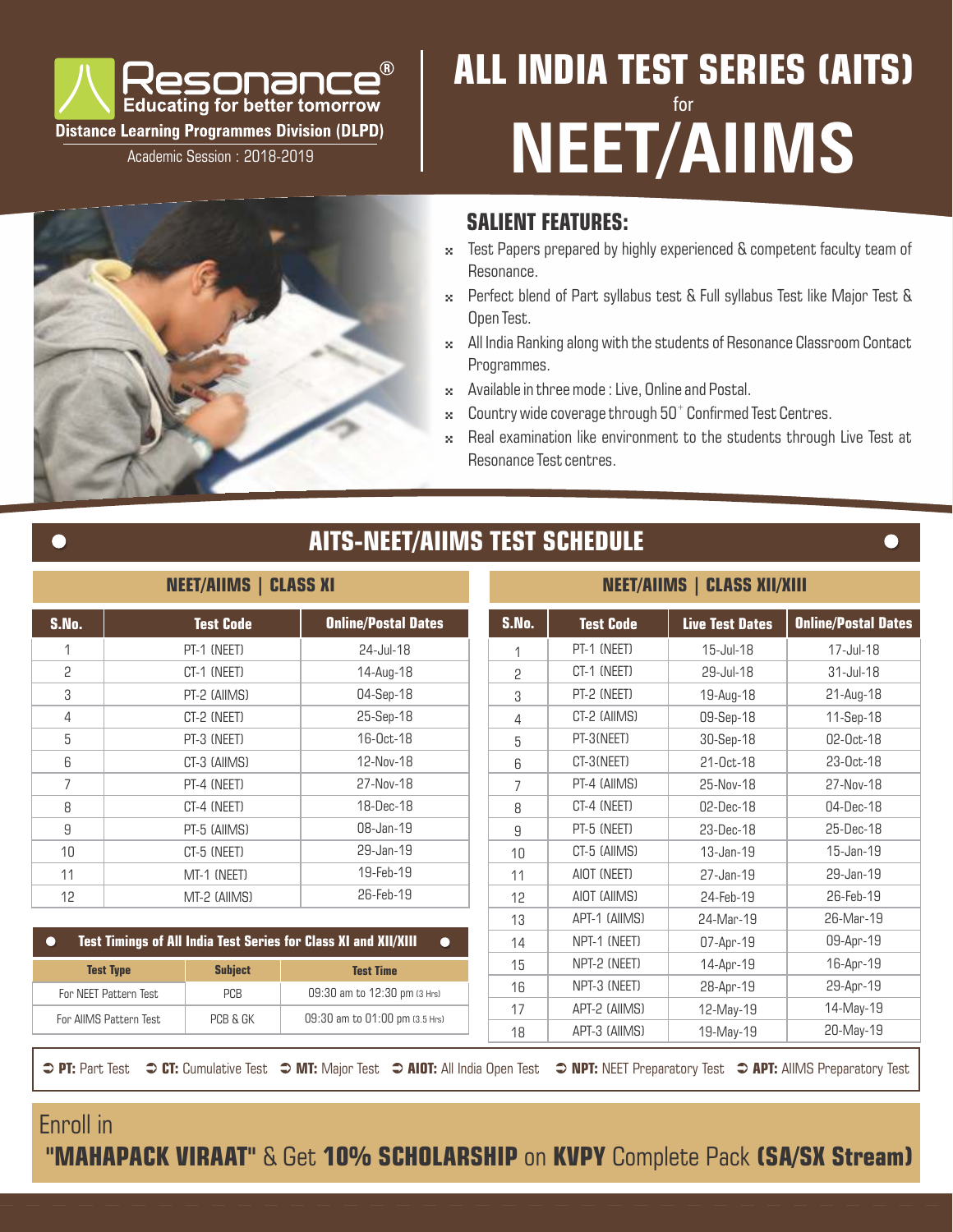|                | <b>NEET/AIIMS: TEST SYLLABUS FOR CLASS XII/XIII</b> |                                                                                                                                                                                                                                                                                                                                                                              |                                                                                                                                                                                                                                                                                                                                                 |                                                                                                                                                                          |                                                                                                                                                                                                                                                                                                                            |                                                                                                                                                                                                                                                                                                                                        |  |                                                                                           |  |  |
|----------------|-----------------------------------------------------|------------------------------------------------------------------------------------------------------------------------------------------------------------------------------------------------------------------------------------------------------------------------------------------------------------------------------------------------------------------------------|-------------------------------------------------------------------------------------------------------------------------------------------------------------------------------------------------------------------------------------------------------------------------------------------------------------------------------------------------|--------------------------------------------------------------------------------------------------------------------------------------------------------------------------|----------------------------------------------------------------------------------------------------------------------------------------------------------------------------------------------------------------------------------------------------------------------------------------------------------------------------|----------------------------------------------------------------------------------------------------------------------------------------------------------------------------------------------------------------------------------------------------------------------------------------------------------------------------------------|--|-------------------------------------------------------------------------------------------|--|--|
| S.No.          | <b>Test Name</b>                                    | <b>Physics</b>                                                                                                                                                                                                                                                                                                                                                               | <b>Chemistry</b>                                                                                                                                                                                                                                                                                                                                |                                                                                                                                                                          | <b>Botany</b>                                                                                                                                                                                                                                                                                                              | <b>Zoology</b>                                                                                                                                                                                                                                                                                                                         |  |                                                                                           |  |  |
| 1              | PT-1 (NEET)                                         | Thermodynamics (KTG and<br>Thermodynamics, Thermal Expansion,<br>Calorimetry)                                                                                                                                                                                                                                                                                                | <b>Chemical Bonding</b>                                                                                                                                                                                                                                                                                                                         | Introduction of Organic Compound<br>IUPAC nomenclature                                                                                                                   | Plant physiology - I (Transport<br>in plants)                                                                                                                                                                                                                                                                              | Application of Biotechnology,<br>Biology in Human Welfare,<br><b>Locomotion &amp; Movement</b>                                                                                                                                                                                                                                         |  |                                                                                           |  |  |
| $\overline{2}$ | CT-1 (NEET)                                         | Thermodynamics (KTG and<br>Thermodynamics, Thermal Expansion,<br>Calorimetry) Mathematical Tools,<br>Rectilinear Motion, Projectile Motion,<br><b>Relative Motion</b>                                                                                                                                                                                                        | Chemical Bonding, Surface Chemistry &<br>Gaseous State                                                                                                                                                                                                                                                                                          | Introduction of Organic Compound,<br>IUPAC Nomenclature , Structural<br>Isomerism, Practical Organic<br>Chemistry (POC-I)( Detection of<br>element and functional group) |                                                                                                                                                                                                                                                                                                                            | Plant physiology - I (Transport<br>in plants), Reproduction in<br>Flowering plants                                                                                                                                                                                                                                                     |  | Biotechnology, Biology in Human<br>Welfare, Locomotion & Movement,<br><b>Biomolecules</b> |  |  |
| 3              | PT-2 (NEET)                                         | Newtons Laws of Motion (NLM),<br>Friction, Work Power Energy (WPE)                                                                                                                                                                                                                                                                                                           | Gaseous State, Chemical Equilibrium                                                                                                                                                                                                                                                                                                             | Electronic Effect (I-effect) Resonance<br>effect,m-effect                                                                                                                | Cell Biology (Cell: The unit of<br>life)                                                                                                                                                                                                                                                                                   | Digestion and absorption of food                                                                                                                                                                                                                                                                                                       |  |                                                                                           |  |  |
| 4              | CT-2 (AIIMS)                                        | Thermodynamics, Mathemtical<br>Tools, Rcetilnear Motion, Projectile<br>Motion, Relative Motion, NLM,<br>Friction, WPE, Circular Motion, Centre<br>of Mass (COM)                                                                                                                                                                                                              | Chemical Bonding, Surface Chemistry,<br>Gaseous State, Chemical Equilibrium,<br>Ionic Equlibrium                                                                                                                                                                                                                                                | Electronic Effect (I-effect) Resonance<br>effect, m-effect & Stability of<br>intermediate                                                                                | Plant physiology - I (Transport<br>in plants) , Reproduction in<br>Flowering plants , Cell Biology,<br>Plant Physiology -II -<br>(Photosynthesis, Respiration)                                                                                                                                                             | Biotechnology, Biology in Human<br>Welfare, Locomotion & Movement,<br>Biomolecules, Digestion and<br>absorption of food, Breathing and<br>exchange of gases , Body fluids and<br>circulation (Blood, Blood Groups<br>Blood Clotting,Lymph,Structure of<br>heart, Cardiac cycle)                                                        |  |                                                                                           |  |  |
| 5              | PT-3(NEET)                                          | Circular Motion, COM, Rigid Body<br>Dynamics(RBD), Simple Harmonic<br>Motion (SHM)                                                                                                                                                                                                                                                                                           | Ionic Equilbrium, Coordination<br>Compound, Electrochemistry (Electro<br>chemical cell, Standard Hydrogen<br>electrode, Electro chemical Series)                                                                                                                                                                                                | Acidic strength, Basic strength,<br>Tautomerism, Polymer, Chemistry in<br>everyday life                                                                                  | Genetics - Principles of<br>Inheritance & Variations                                                                                                                                                                                                                                                                       | Breathing and exchange of gases<br>,Body fluids and Circulation,<br>Excretory system)                                                                                                                                                                                                                                                  |  |                                                                                           |  |  |
| 6              | CT-3(NEET)                                          | Thermodynamics, Mathemtical<br>Tools, Rcetilnear Motion, Projectile<br>Motion, Relative Motion, NLM,<br>Friction, WPE, Circular Motion, COM,<br>RBD, SHM, Geometrical Optics                                                                                                                                                                                                 | Chemical Bonding, Surface Chemistry,<br>Gaseous State, Chemical Equilibrium,<br>Ionic Equlibrium, Coordination<br>Compound, Electrochemistry &<br>Metallurgy                                                                                                                                                                                    | Acidic strength , Basic strength,<br>Tautomerism, polymer, chemistry in<br>everyday life & Stereoisomers (GI /<br>OI)                                                    | Cell Biology, Plant Physiology -II<br>(Photosynthesis, Respiration),<br>Genetics (Principles of<br>Inheritance & Variations.<br>Molecular basis of Inheritance<br>), Biological Classification<br>(Introduction - 2 kingdom, 3<br>kingdom, 4 kingdom, 5<br>kingdom classification,<br>Kingdom Monera, Kingdom<br>Protista) | Human physiology                                                                                                                                                                                                                                                                                                                       |  |                                                                                           |  |  |
| $\overline{7}$ | PT-4 (AIIMS)                                        | Geometrical Optics, Electrostatics,<br>Gravitation, Current Electricity                                                                                                                                                                                                                                                                                                      | Electrochemistry, Metallurgy, Solution &<br>Colligative properties                                                                                                                                                                                                                                                                              | Introduction of reaction mechanism<br>/ SN1, SN2, of alkyl halide                                                                                                        | Genetics, Biological<br>classification, Plant Kingdom,<br>Plant Morphology (Root, Stem,<br>Leaves                                                                                                                                                                                                                          | Neural Control and Coordination,<br>Chemical Coordination and<br>Integration, Human Reproduction                                                                                                                                                                                                                                       |  |                                                                                           |  |  |
| 8              | CT-4 (NEET)                                         | Thermodynamics, Mathemtical<br>Tools, Rcetilnear Motion, Projectile<br>Motion, Relative Motion, NLM,<br>Friction, WPE, Circular Motion, COM,<br>RBD, SHM, Geometrical Optics,<br>Electrostatics, Gravitation, Current<br>Electricity, Heat Transfer                                                                                                                          | Chemical Bonding, Surface<br>Chemistry, Gaseous State, Chemical<br>Equilibrium, Ionic Equlibrium,<br>Coordination Compound,<br>Electrochemistry, Metallugy, Solution &<br>Colligative properties, Boron & Carbon<br>family, Thermodynamics (Introduction &<br>Definitions Reversible & Irreversible<br>Process, Introduction of First Law)      | Introduction of reaction mechanism<br>/ SN1, SN2, of alkyl halide, and<br>alcohol, Elemination reaction                                                                  | Genetics, Biological<br>classification, Plant Kingdom,<br>Plant Morphology                                                                                                                                                                                                                                                 | Human Physiology, Human<br>Reproduction, Reproductive Health                                                                                                                                                                                                                                                                           |  |                                                                                           |  |  |
| 9              | PT-5 (NEET)                                         | Gravitation, Current Electricity, Heat<br>Transfer, Capacitance, Electro<br>Magnetic Effect (EMF)                                                                                                                                                                                                                                                                            | Thermodynamics, Solution & Colligative<br>properties, Chemical Bonding, p-block-XI                                                                                                                                                                                                                                                              | Chemical reaction of Hydro carbon<br>(FSR, EAR)                                                                                                                          | Plant Anatomy, Ecology -<br>(Organisms and Populations)                                                                                                                                                                                                                                                                    | Reproductive Health , Evolution                                                                                                                                                                                                                                                                                                        |  |                                                                                           |  |  |
| 10             | CT-5 (AIIMS)                                        | Thermodynamics, Mathemtical<br>Tools, Rcetilnear Motion, Projectile<br>Motion, Relative Motion, NLM,<br>Friction, WPE, Circular Motion, COM,<br>RBD, SHM, Geometrical Optics,<br>Electrostatics, Gravitation, Current<br>Electricity, Capacitance, Heat<br>Transfer, EMF, Electro Magnetice<br>Induction (EMI), Alternating current<br>(AC), Atomic Physics, Nuclear Physics | Chemical Bonding, Surface<br>Chemistry, Gaseous State, Chemical<br>Equilibrium, Ionic Equlibrium,<br>Chemical reaction of Hydro carbon<br>Coordination Compound,<br>(FSR, EAR) & Chemical reaction of<br>Electrochemistry, Metallugy, Solution &<br>Aromatic compound (ESR)<br>Colligative properties, Boron & Carbon<br>family, Thermodynamics |                                                                                                                                                                          | Genetics, Biological<br>classification, Plant Kingdom,<br>Plant Morphology, Plant<br>Anatomy, Ecology - (Organisms<br>and Populations, Ecosystem,<br>Environmental Issues)                                                                                                                                                 | Human Physiology, Human<br>Reproduction, Reproductive<br>Health, Reproductive Health,<br>Evolution, Human health and<br>disease, Animal Kingdom (General<br>Account, Protozoa, Porifera,<br>Cnidaria &<br>Ctenophora, Platyhelminthes,<br>Aschelminthes, Annelida,<br>Arthropoda+cockroach, Mollusca,<br>Echinodermata & Hemichordata) |  |                                                                                           |  |  |
| 11.            | AIOT (NEET)                                         | AIOT (AIIMS)<br>12.<br>13.                                                                                                                                                                                                                                                                                                                                                   | APT-1 (AIIMS)<br>NPT-1 (NEET)<br>14.<br><b>Full Syllabus</b>                                                                                                                                                                                                                                                                                    | NPT-2 (NEET)<br>15.<br>16.                                                                                                                                               | NPT-3 (NEET)<br>APT-2 (AIIMS)<br>17.                                                                                                                                                                                                                                                                                       | APT-3 (AIIMS)<br>18.                                                                                                                                                                                                                                                                                                                   |  |                                                                                           |  |  |

|  | Full Syllab |  |
|--|-------------|--|
|  |             |  |

|       |                  | <b>NEET/AIIMS: TEST SYLLABUS FOR CLASS XI</b>                                                                                                                                                               |                         |                                                                                                                                                                                                                                                                                                                                                                                                                                                                                                                                                                                                                                                                                                      |                                                                                                                                                                                                                                |                                                                                                                                                                                       |
|-------|------------------|-------------------------------------------------------------------------------------------------------------------------------------------------------------------------------------------------------------|-------------------------|------------------------------------------------------------------------------------------------------------------------------------------------------------------------------------------------------------------------------------------------------------------------------------------------------------------------------------------------------------------------------------------------------------------------------------------------------------------------------------------------------------------------------------------------------------------------------------------------------------------------------------------------------------------------------------------------------|--------------------------------------------------------------------------------------------------------------------------------------------------------------------------------------------------------------------------------|---------------------------------------------------------------------------------------------------------------------------------------------------------------------------------------|
| S.No. | <b>Test Name</b> | <b>Physics</b>                                                                                                                                                                                              |                         | <b>Chemistry</b>                                                                                                                                                                                                                                                                                                                                                                                                                                                                                                                                                                                                                                                                                     | <b>Botany</b>                                                                                                                                                                                                                  | <b>Zoology</b>                                                                                                                                                                        |
|       | PT-1 (NEET)      | Mathematical Tools, Rectilinear<br>Motion (Distance, displacement,<br>Velocity, Average velocity, Average<br>acceleration, Motion with uniform<br>acceleration Graphs, Motion under<br>gravity with graphs) | <b>Atomic Structure</b> | IUPAC Nomenclature (Introduction of Organic<br>Compounds, Hybridisation in carbon compounds,<br>tetravalency of carbon, Bonding in organic<br>compounds(Sigma and pi bonds), Structural<br>representation of Organic Compounds, Some<br>important definitions, Nomenclature of Alkane<br>/Alkene/ Alkyne, Nomenclature of Cyclic<br>Compounds, common naming of aliphatic<br>compounds (iso, neo, etc.), Nomenclature of<br>Organic Compounds with non chain Terminating<br>functional group, (Ketone, Sulphonic acid,<br>Alcohol), Nomenclature of Organic Compounds<br>with non chain Terminating functional group,<br>(All) two or more than two functional groups of<br>same and different type) | Cell Biology (Cell: The Unit of life -<br>Introduction, Cell Theory, Types of<br>Cell, Structure of Prokaryotic cell, Cell<br>wall, Cell membrane, Functions of cell<br>membrane, Cell organelles - Plastids,<br>Mitochondria) | Animal Kingdom - General Account<br>& Non chordates (General Account,<br>Basis of classification,<br>Porifera, Cnidaria,<br>Ctenophora, Platyhelminthes, Aschel<br>minthes, Annelida) |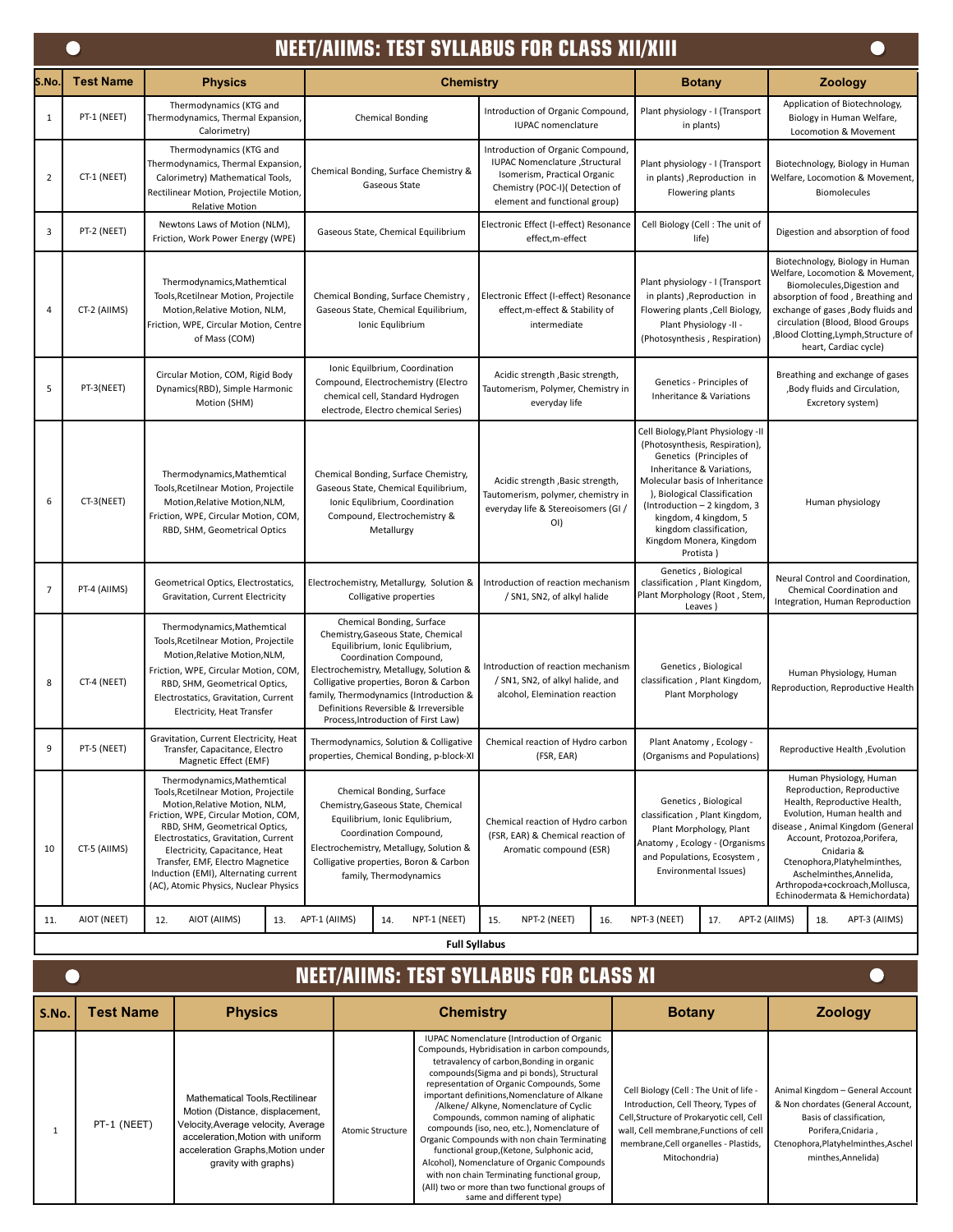| S.No.          | <b>Test Name</b> | <b>Physics</b>                                                                                                                                                                                                                                                                                                                                                 | <b>Chemistry</b>                                                                                                                                      |                                                                                                                                                                                                                                                                                                                                                                                                                                                                                                                                                                                                                                                                                                                                                                                                                                 | <b>Botany</b>                                                                                                                                                                                                                                                                                                                                                                                                         | <b>Zoology</b>                                                                                                                                                                                                                                                                                    |
|----------------|------------------|----------------------------------------------------------------------------------------------------------------------------------------------------------------------------------------------------------------------------------------------------------------------------------------------------------------------------------------------------------------|-------------------------------------------------------------------------------------------------------------------------------------------------------|---------------------------------------------------------------------------------------------------------------------------------------------------------------------------------------------------------------------------------------------------------------------------------------------------------------------------------------------------------------------------------------------------------------------------------------------------------------------------------------------------------------------------------------------------------------------------------------------------------------------------------------------------------------------------------------------------------------------------------------------------------------------------------------------------------------------------------|-----------------------------------------------------------------------------------------------------------------------------------------------------------------------------------------------------------------------------------------------------------------------------------------------------------------------------------------------------------------------------------------------------------------------|---------------------------------------------------------------------------------------------------------------------------------------------------------------------------------------------------------------------------------------------------------------------------------------------------|
| $\overline{2}$ | CT-1 (NEET)      | Mathematical Tools, Rectilinear Motion,<br>Projectile Motion, Relative Motion,<br>Newton's law of Motion (NLM) (NLM<br>1st, 2nd, 3rd Law (Action Reaction), Free<br><b>Body Diagrams)</b>                                                                                                                                                                      | Atomic Structure,<br>Mole concept                                                                                                                     | <b>IUPAC Nomenclature</b>                                                                                                                                                                                                                                                                                                                                                                                                                                                                                                                                                                                                                                                                                                                                                                                                       | Cell Biology (Cell: The Unit of life -<br>Introduction, Cell Theory, Types of<br>Cell, Structure of Prokaryotic cell, Cell<br>wall, Cell membrane, Functions of cell<br>membrane, Cell organelles - Plastids,<br>Mitochondria, Endomembraneous<br>system-(Endoplasmic reticulum), Golgi<br>body, Lysosome, Ribosome, Centriole,<br>Microbodies, Cytoskeleton structure<br>(Cilia & Flagella), Nucleus<br>,Chromosome) | Animal Kingdom - General Account<br>& Non chordates (General Account,<br>Basis of classification,<br>Porifera, Cnidaria,<br>Ctenophora, Platyhelminthes, Aschel<br>minthes, Annelida, Arthropoda,<br>Mollusca,<br>Echinodermata, Hemichordata)                                                    |
| 3              | PT-2 (AIIMS)     | NLM, Friction, Work, Power & Energy<br>(WPE)(Definition of work & Calculation<br>of work by constant force, W.D. By<br>variable force, area under graphSpring<br>force & work done by spring force,<br>Kinetic energy & work energy Theorem)                                                                                                                   | Mole Concept                                                                                                                                          | Basic Inorganic Nomenclature, Periodic table and Classification) (Biological Classification<br>properties                                                                                                                                                                                                                                                                                                                                                                                                                                                                                                                                                                                                                                                                                                                       | Cell Biology, Plant Diversity (Biological<br>Introduction, Kingdom Monera)                                                                                                                                                                                                                                                                                                                                            | Animal Kingdom - Chordates<br>(Protochordata, Pisces, Amphibia,<br>Reptilia, Aves, Mammalia, protozoa)                                                                                                                                                                                            |
| $\overline{4}$ | CT-2 (NEET)      | Mathematical Tools, Rectilinear Motion,<br>Projectile Motion, Relative Motion, NLM,<br>Friction, WPE, Circular Motion, Centre of<br>Mass (COM) (Calculation of COM of<br>system of N particles, COM of<br>continuous distributed mass, Ring, disc,<br>sphere, Cavity concept (Negative Mass<br>concept), Motion of COM, Linear<br>momentum conservation)       | Atomic Structure,<br>Mole Concept &<br>Gaseous State                                                                                                  | Basic Inorganic Nomenclature, Periodic table and<br>properties, Chemical Bonding (Types of bonding<br>(Definitions of Ionic bond Covalent bond and<br>Metallic bond), Octet rule, Limitations of octet<br>rule, VBT , Co-valant Bond formation σ & π bond j<br>Formal charge, Writing the lewis dot<br>structure, Writing resonating structures, finding<br>average bond order, Stability of resonating<br>structures, Finding bond order in oxoanions and<br>their acids, VBT, overlapping of orbital)                                                                                                                                                                                                                                                                                                                         | <b>Plant Diversity (Biological</b><br>Classification), Plant Kingdom                                                                                                                                                                                                                                                                                                                                                  | Animal Kingdom, Biomolecules                                                                                                                                                                                                                                                                      |
| 5              | PT-3 (NEET)      | Circular Motion, COM, Rigid Body<br>Dynamics (RBD) (Definition and types of<br>motion, Moment of Inertia, Moment of<br>Inertia of continous system, Theorems,<br>Radius of gyration, Torque, point of<br>application of force,<br>Equilibrium, Rotation about fixed axis,<br>Derivation of t = la, Angular momentum,<br>Angular momentum conservation)         | Thermodynamics,<br>Gaseous State                                                                                                                      | Chemical Bonding (VSEPRT, hybridasation)                                                                                                                                                                                                                                                                                                                                                                                                                                                                                                                                                                                                                                                                                                                                                                                        | Plant Kingdom, Plant Morphology<br>(Root, Stem, Leaves)                                                                                                                                                                                                                                                                                                                                                               | Digestion and Absorption, Body<br>Fluids & Circulation(Blood,Blood<br>groups, Blood clotting)                                                                                                                                                                                                     |
| 6              | CT-3 (AIIMS)     | Mathematical Tools, Rectilinear Motion,<br>Projectile Motion, Relative Motion,<br>NLM, Friction, WPE, Circular Motion,<br>COM, RBD, Simple Harmonic Motion<br>(SHM)                                                                                                                                                                                            | Atomic Structure,<br>Mole Concept &<br>Gaseous State,<br>Thermodynamics                                                                               | Nomenclature of Organic compounds, VBT,<br>MOT and hydogen bonding, Structural Isomerism                                                                                                                                                                                                                                                                                                                                                                                                                                                                                                                                                                                                                                                                                                                                        | Plant Kingdom, Plant Morphology<br>(Root, Stem, Leaves, Inflorescence,<br>Flower - Calyx, Corolla, Androecium,<br>Gynoecium, Fruits)                                                                                                                                                                                                                                                                                  | Animal<br>Kingdom, Biomolecules, Digestion<br>and Absorption, Body Fluids and<br>Circulation                                                                                                                                                                                                      |
| $\overline{7}$ | PT-4 (NEET)      | RBD, SHM, KTG & Thermodynamics<br>(Ideal gas , various laws, maxwell's<br>law, internal energy, first law of<br>thermodynamics, various processCal. of<br>w, Du, Q for various process, Graphs,<br>Cyclic process, efficiency, Free<br>Expansion, specific heats, Examples on<br>first Law of thermodynamics)                                                  | Thermodynamics,<br>Chemical<br>Equilibrium                                                                                                            | Inductive effect, resonance, hyper conjugation                                                                                                                                                                                                                                                                                                                                                                                                                                                                                                                                                                                                                                                                                                                                                                                  | Plant Morphology, Plant Anatomy<br>(Plant Tissues - Meristematic Tissue,<br>Complex tissue - Phloem and xylem)                                                                                                                                                                                                                                                                                                        | Excretory Products and their<br>Elimination                                                                                                                                                                                                                                                       |
| 8              | CT-4 (NEET)      | Mathematical Tools, Rectilinear Motion,<br>Projectile Motion, Relative Motion,<br>NLM, Friction, WPE, Circular Motion,<br>COM, RBD, SHM, KTG &<br>Thermodynamics, Calorimetry and<br>thermal expansion, String Wave<br>Definition, equation of pulse, travelling<br>wave, Speed in string wave, Power,<br>IntensitySuperposition, Reflection,<br>Interference) | Atomic Structure,<br>Mole Concept,<br>Gaseous State,<br>Thermodynamics,<br>Chemical<br>Equilibrium & Ionic<br>Equilibrium                             | Nomenclature of Organic compounds, VBT,<br>MOT, and hydogen bonding, Structural<br>isomerism, Inductive effect, resonance, hyper<br>conjugation, aromaticity, Application of<br>Electronic Effect (Electron displacement in<br>Organic Compounds(Inductive & Resonance<br>Effect), Resonance and identification of<br>delocalisation of electron, Resonance &<br>Mesomeric Effect, Formation of Resonating<br>structure and their stability, Resonance &<br>Mesomeric Effect and its application,<br>Hyperconjugation & Electromeric Effect,<br>Determination of Aromaticity, Bond Fission,<br>Reaction intermediates(carbocation, carbanion,<br>Free Radical) and their stability, Rearragement of<br>carbocation, Acidic Strength (Acidity of Alcohol,<br>Phenol, Acidity of Carboxylic Acids, benzoic acids<br>ortho effect) | Plant Morphology, Plant Anatomy                                                                                                                                                                                                                                                                                                                                                                                       | Animal<br>Kingdom, Biomolecules, Digestion<br>and Absorption, Body Fluids and<br>Circulation, Excretory Products and<br>their Elimination, Locomotion and<br>Movement                                                                                                                             |
| 9              | PT-5 (AIIMS)     | Calorimetry and Thermal Expansion,<br>String Wave, Sound Wave, Fluid<br>Mechanics                                                                                                                                                                                                                                                                              | Ionic Equilibrium,<br>Redox Reactions, s-<br>Block                                                                                                    | Plant Physiology-II (Photosynthesis,<br>Basic Strength tautomerism, Hydrocarbon<br>Respiration(Respiration-Introduction,<br>(Alkane)<br>Glycolysis, Link reaction, Kreb's cycle)                                                                                                                                                                                                                                                                                                                                                                                                                                                                                                                                                                                                                                                |                                                                                                                                                                                                                                                                                                                                                                                                                       | Neural Control and Coordination                                                                                                                                                                                                                                                                   |
| 10             | CT-5 (NEET)      | NLM, Friction, WPE, Circular<br>Motion, Centre of Mass, Rigid Body<br>Dynamics, SHM, KTG &<br>Thermodynamics, Calorimetry & Thermal<br>Expansion, String Waves, Sound<br>waves, Fluid Mechanics, ELASTISITY AND<br>VISCOSITY , Surface Tension, Unit &<br>Dimension                                                                                            | Atomic Structure,<br>Mole Concept,<br>Gaseous State,<br>Thermodynamics<br>,Chemical<br>Equilibrium, Ionic<br>Equilibrium, Redox<br>Reactions, s-Block | Nomenclature of Organic compounds, VBT,<br>MOT and hydogen bonding, Structural<br>isomerism, Inductive effect, resonance, hyper<br>conjugation, aromaticity, Application of<br>Electronic Effect , Hydrocarbon (Alkane, Alkene)                                                                                                                                                                                                                                                                                                                                                                                                                                                                                                                                                                                                 | Cell Biology, Plant Physiology-II-<br>(Photosynthesis, Respiration), Plant<br>Physiology-I (Transport in plants)                                                                                                                                                                                                                                                                                                      | Animal<br>Kingdom, Biomolecules, Digestion<br>and absorption, Body Fluids and<br>Circulation, Excretory products and<br>their Elimination, Locomotion and<br>Movement, Neural Control and<br>Coordination, Chemical<br>Coordination and Integration,<br><b>Structural Organisation in Aniamls</b> |
| 11             | MT-1 (NEET)      | <b>Full Syllabus</b>                                                                                                                                                                                                                                                                                                                                           | Full Syllabus                                                                                                                                         | Full Syllabus                                                                                                                                                                                                                                                                                                                                                                                                                                                                                                                                                                                                                                                                                                                                                                                                                   | Full Syllabus                                                                                                                                                                                                                                                                                                                                                                                                         | <b>Full Syllabus</b>                                                                                                                                                                                                                                                                              |
| 12             | MT-2 (AIIMS)     | Full Syllabus                                                                                                                                                                                                                                                                                                                                                  | <b>Full Syllabus</b>                                                                                                                                  | Full Syllabus                                                                                                                                                                                                                                                                                                                                                                                                                                                                                                                                                                                                                                                                                                                                                                                                                   | Full Syllabus                                                                                                                                                                                                                                                                                                                                                                                                         | <b>Full Syllabus</b>                                                                                                                                                                                                                                                                              |